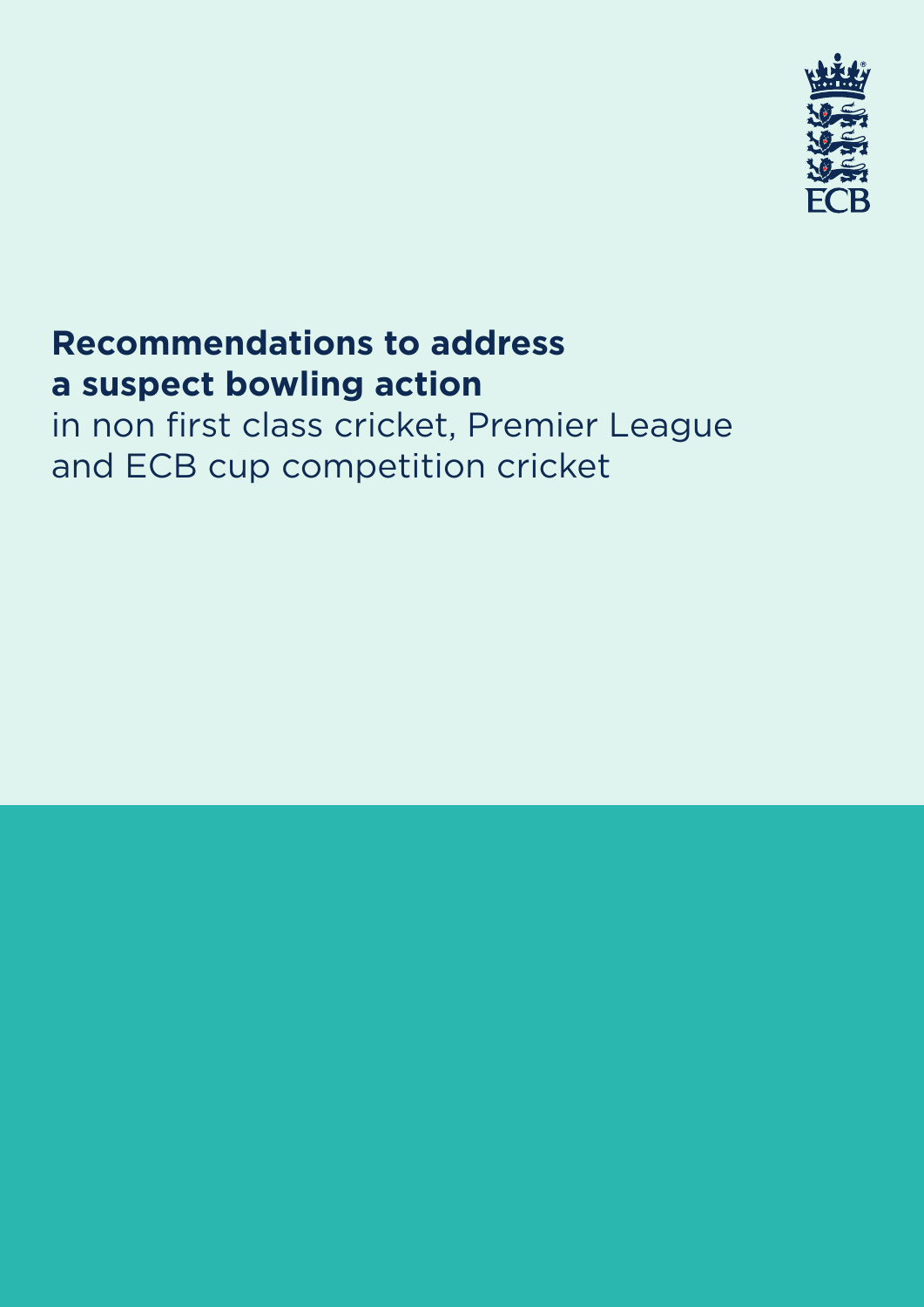# **The following is the recommended process to be followed in the event that an Umpire suspects that, in his/her opinion, an individual player's bowling action may not conform to the Laws of Cricket.**

**\* NOTE: This process does not apply to a clear and obvious contravention of Law 24.2, which shall be applied at all times.**

## **1) On the Field of play:**

- a. On the first occurrence of what the umpire suspects is an illegal action the umpire should make a note, to be used as a formal record if required in future, containing the name of the player, over and ball.
- b. Upon a second occurrence (recorded as above) the umpire concerned should first establish if his / her colleague has similar concerns / recordings.

At this point and whether the other umpire has any specific input or not, the Captain of the fielding side must be alerted in the presence of both umpires as to the nature and recorded facts of the observations and informed that a report will be made in writing to the League immediately following the completion of the game.

It is the responsibility of the Captain to inform the player concerned and the game should continue without undue delay.

The calling of subsequent "No Balls" should be discouraged as finite assessment would not have been made at that time.

If in the opinion of BOTH Umpires their concern regarding the player's bowling action is of such a nature that it could affect the game itself, then TOGETHER they may agree to:

- i. Advise the Fielding Captain of their concerns and recommend that he / she takes appropriate action, which could mean amending delivery action or remove from bowling attack.
- ii. Inform the Captain, who will inform the bowler, that each subsequent delivery, suspected to be illegal, WILL be called "No Ball."

# **2) Post Match Report:**

A concise report must be written by the observing Umpire(s) and signed by both Officials to be sent within 48 hours of the game to the Governing Body responsible for the match which could mean the Chair/General Secretary or the League/Cup Organiser.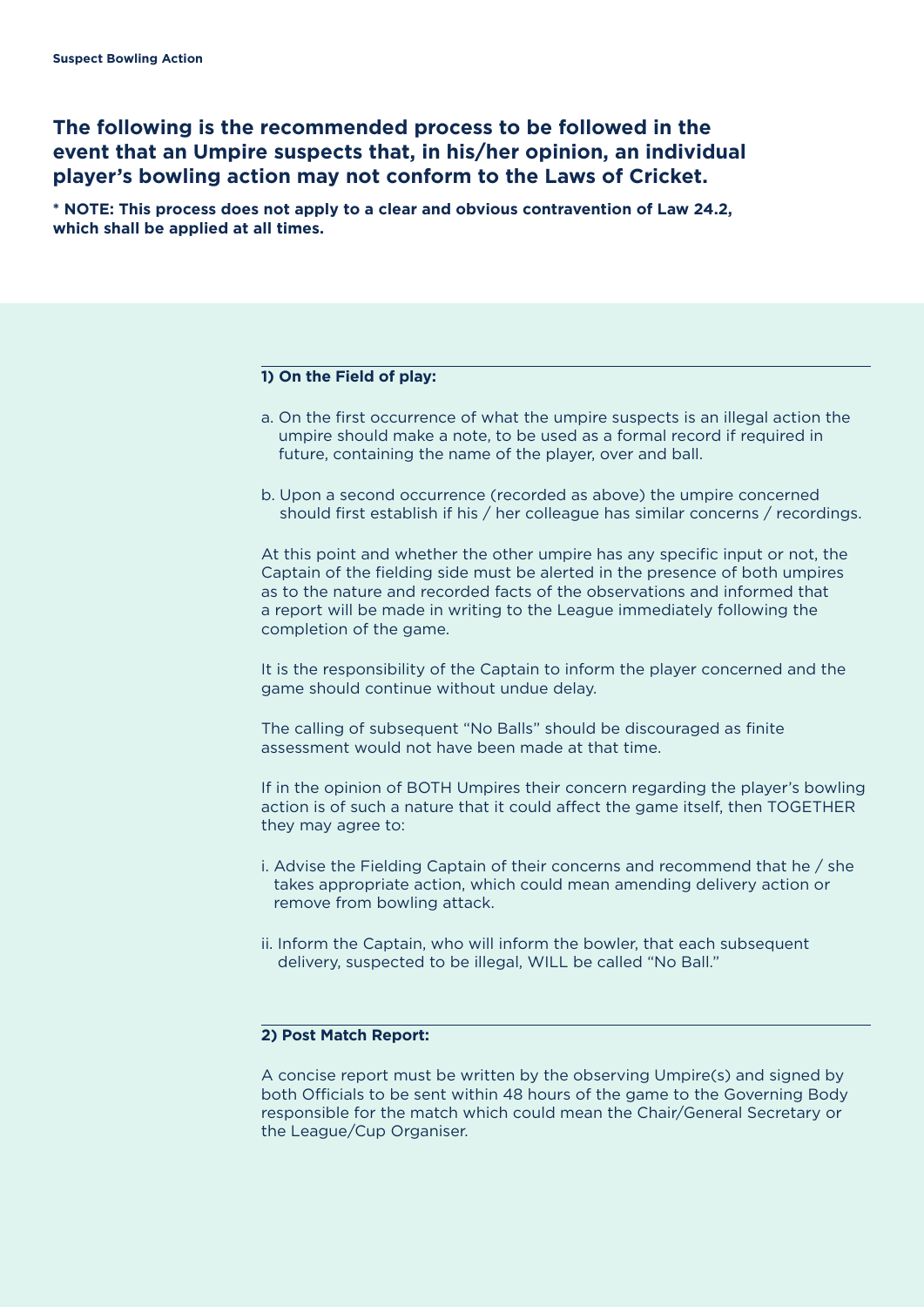#### **3. Report Management:**

Upon receipt of the report the Governing Body responsible for the match will investigate whether there are any similar reports on file and in any event write to the Chair of the Club affected recording that a report has been received and an investigation commenced.

If:

- i. The report is the first received regarding the player and his bowling action, the League will notify the Club. There will be no further action taken by the Governing Body responsible for the match.
- or
- ii. If the report is the second regarding the player and his/her bowling action, within any 36 month period, the League will notify the Club, ECB Competitions Manager, ECB ACO Senior Executive Officer and the League Officials Appointments Officer **for information only**, that the player must not bowl until an assessment of the bowling action has taken place. Subsequent reports from the same umpire will not count as a second report.

The responsibility, enforcement and any costs incurred will reside with the Club and / or the player.

# **4. Assessment:**

Assessment will take place at Loughborough University or at a site agreed by the League.

The procedure that needs to be followed prior to any assessment is as follows:-

- a. The club needs to gain permission from the player and then submit high speed video\*\* footage from a practice or match of a minimum of 2 and maximum 4 deliveries of each ball from the four angles described below. The bowler must wear a short sleeved top ensuring the elbow is clearly visible in the video footage. This footage would contain the stock delivery plus either faster or slower ball and action variation.
- 1. From behind the bowler
- 2. From side-on
- 3. From mid-on
- 4. From mid-off

If using independent assessment the footage should be sent to Aaron Campbell, ECB Competitions Department, Lord's Ground, London, NW8 8QZ, or by email to aaron.campbell@ecb.co.uk with a signed cheque for £300.00 (includes VAT). If the Independent Assessment takes place outside of Loughborough University any additional costs for travel and set up may be levied. If a League wishes to commission their own assessment using a local County Cricket club then local costs or charges may occur.

\*\* 200 Hz high speed video recordings from a rear camera view If using independent assessment as described above, ECB will forward the footage to an independent observer or his nominated deputy currently, Mark King, Reader in Sports

Biomechanics, Sports Biomechanics Laboratory, Loughborough University, Ashby Road, Loughborough, Leicestershire, LE11 3TU for initial observation and the booking of an appointment for assessment of the footage.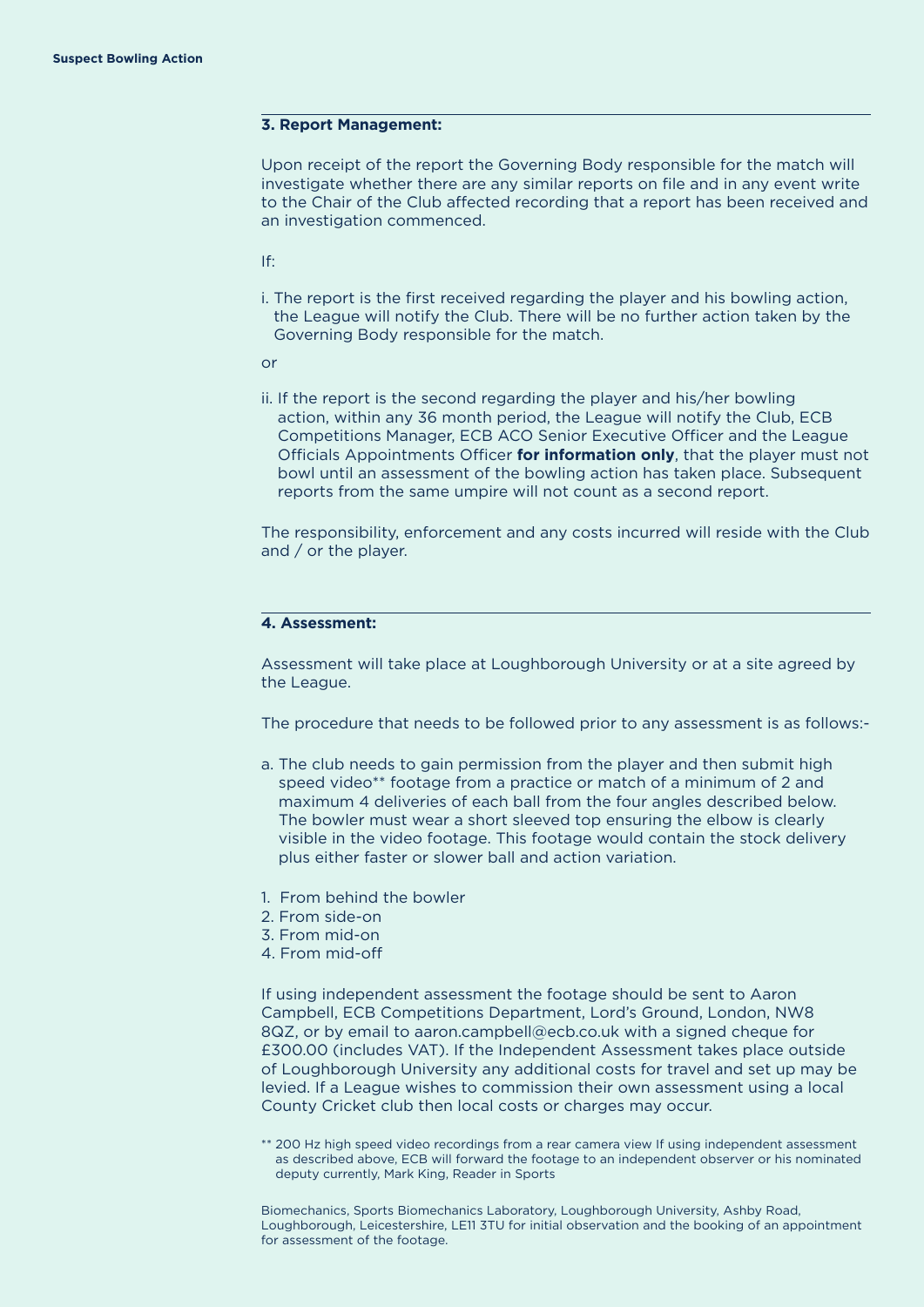Following the assessment and 'Opinion Report\*' the player, club and Governing Body responsible for the match will be informed by a member of ECB Competitions Department by email simultaneously.

In response to the 'Opinion Report' the League has one of the following options:

- i. To allow the player to resume bowling immediately as the action was considered to be within acceptable limits.
- ii. To allow the player to bowl within a defined limitation such as only 'stock' ball or 'off-spin'.
- iii. To recommend that the player completes a course of remedial action under the supervision of a professional bowling coach, at own/club cost before bowling again.
- iv. Upon completion of the remedial action work the player shall be referred to the ECB for further assessment and 'Opinion Report'.

\*Opinion Report - Analysis is carried out by viewing frame by frame (ideally) high speed video recordings of a bowler from multiple video recording positions and identifying two configurations of the bowling arm between upper arm horizontal and ball release. In the first instance, the analysis will consider the most flexed bowling arm configuration followed by the bowling arm configuration at ball release. Once concluded, the elbow extension angle is estimated visually in both selected images and the level of extension determined as the difference in elbow extension angle between the two images.

Upon receipt of the 'Opinion Report' the League/Cup Organiser shall act as follows:

If the player is referred to ECB for a further assessment the new footage and a cheque for £250.00 (including VAT) shall be sent to Aaron Campbell, ECB Competitions Department, Lord's Ground, London, NW8 8QZ. Once received ECB will forward the footage to an independent observer or his nominated deputy currently, at Loughborough University, for initial observation and the booking of an appointment for assessment of the footage.

In any instance where a player, who has been identified as having an action outside of acceptable limits, plays or has been playing at a higher level than an ECB Premier Division, that player must play in the higher level environment for a minimum of one match, if selected. E.g. in County 2nd X1, Minor Counties' side before playing again in the Premier League. If exceptional circumstances exist then the situation will be managed in consultation between ECB and the relevant Premier League Chairman, If the player is not selected in the higher level environment then it is expected that having been assessed and if the latest 'Opinion report' (i or ii ) allows the player to bowl then they may play in the Premier League.